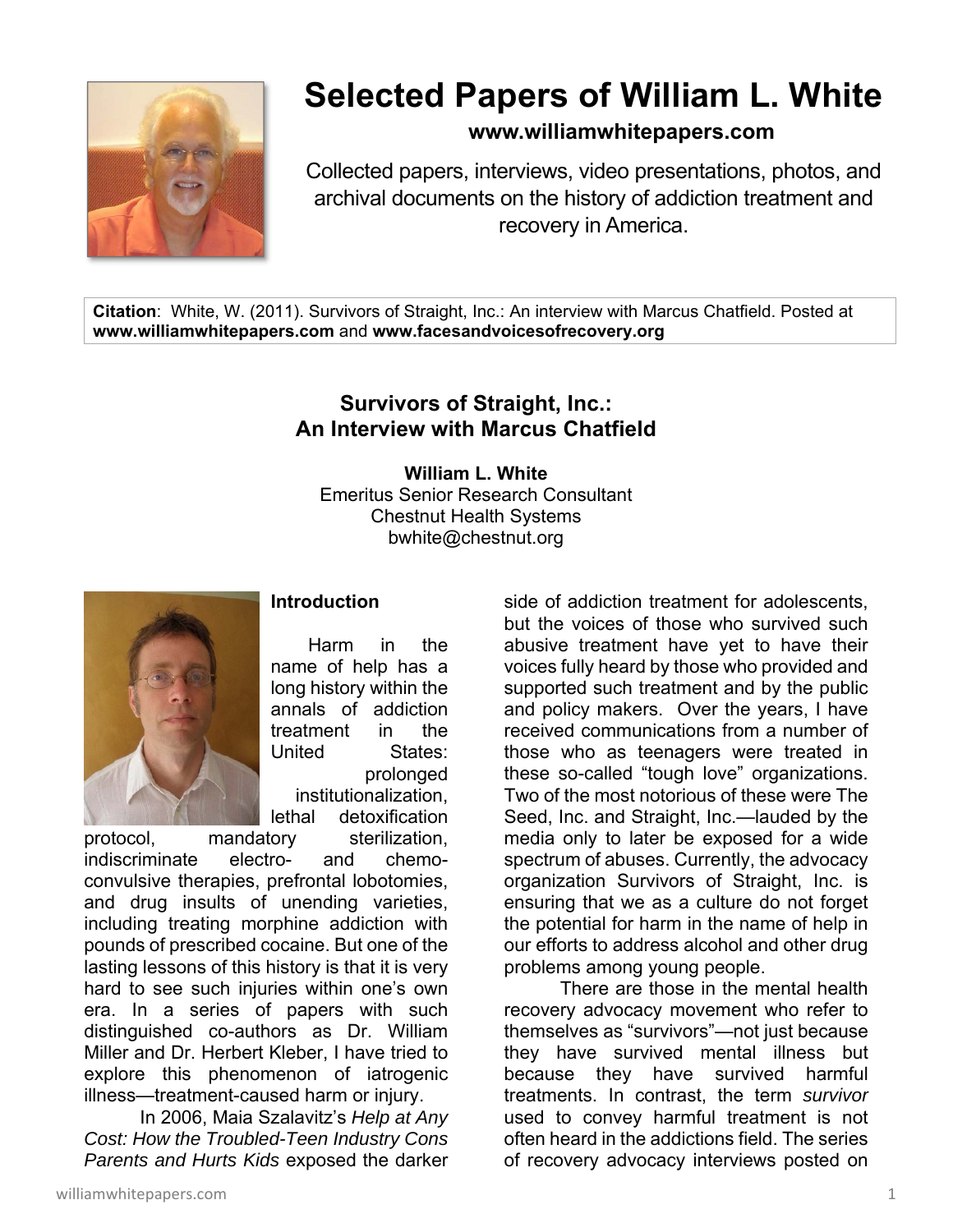the Faces and Voices of Recovery website would be incomplete without providing a venue to discuss such potential harm in the addictions treatment arena with those who experienced it. Toward that end, I invited Marcus Chatfield to talk about the history and practices of Straight, Inc. and the work of Survivors of Straight, Inc. Please join me in this engaging and, at times, chilling conversation.

**Bill White:** Marcus, is there anything you'd like to offer by way of an introduction to this interview?

*Marcus Chatfield:*Yes, thanks Bill, for allowing us a voice. One of the most painful side-effects of going through the Straight program is the sense of isolation that comes from feeling like nobody really knows what it was like to live within such an alien subculture.

 I would like to share our collective experience with the professional community and clarify, for the former executives of Straight, what we went through. I'd like to inform the politicians and their advisors, who supported these Straight executives, what exactly they enabled. Hopefully this interview will also help bring empathy to some of the parents who still stand behind the practices of the program, to have a fuller picture of "what went on in group."

 Straight Inc. was a "peer-counseling," substance abuse treatment program for teens that operated from 1976 until 1993, in nine states across America. Executives of Straight claimed that there were 12,000 successful graduates and that as many as 50,000 clients had received some amount of treatment in the program. The peer groups varied in size from 50 clients to more than 200 in some facilities. The average length of time in "treatment" was about 600 days, 16- 18 hours a day. I will describe some aspects of the program in detail, but I want to emphasize that my descriptions will just be "the tip of the iceberg." A complete description of the daily life in Straight is far beyond the scope of any interview, but I'll do my best.

 Although I am interested in documenting the Federal Government's relationship with Straight, in this discussion, rather than naming many of the key figures involved, I will focus on the experiences we shared while in the program. I would also like to talk about the technology that was utilized at Straight and its predecessor, The Seed. I will document some of the political maneuvers that temporarily protected The Seed program from collapse, but only to provide an understanding of how Straight came to be.

 In avoiding the many justified accusations I could make, my intentions are not to protect the perpetrators, but to speak in such a way that might allow them to contemplate the effects of their actions upon the survivors of Straight Inc.

*Bill White:* Marcus, perhaps we can begin by having you briefly summarize the history of where Straight, Inc. came from.

*Marcus Chatfield:*To give the history of Straight, I need to start with the history of The Seed, Inc. and Synanon. Straight, Inc. branched out from The Seed in 1976, and The Seed was one of many programs that were based on Synanon in the early 1970s. I'm guessing most of your readers have heard of Synanon and the guy who started it all, Charles Dederich. I really don't think people realize though that in some of the group practices he developed, he was actually trying to get people "high" without drugs to help them stay clean, and he was doing that through some very unusual group practices.

 "Through dissipation, or long hours of activity without very much sleep, we hope to bring about in you a conscious state of inebriation...we want to get you loaded without acid."  $\sim$  from the Paul Morantz Synanon Archives

 Charles Dederich had been a recovering alcoholic in AA for about two years prior to becoming the charismatic leader of Synanon. The great irony of this whole story is that he began to develop his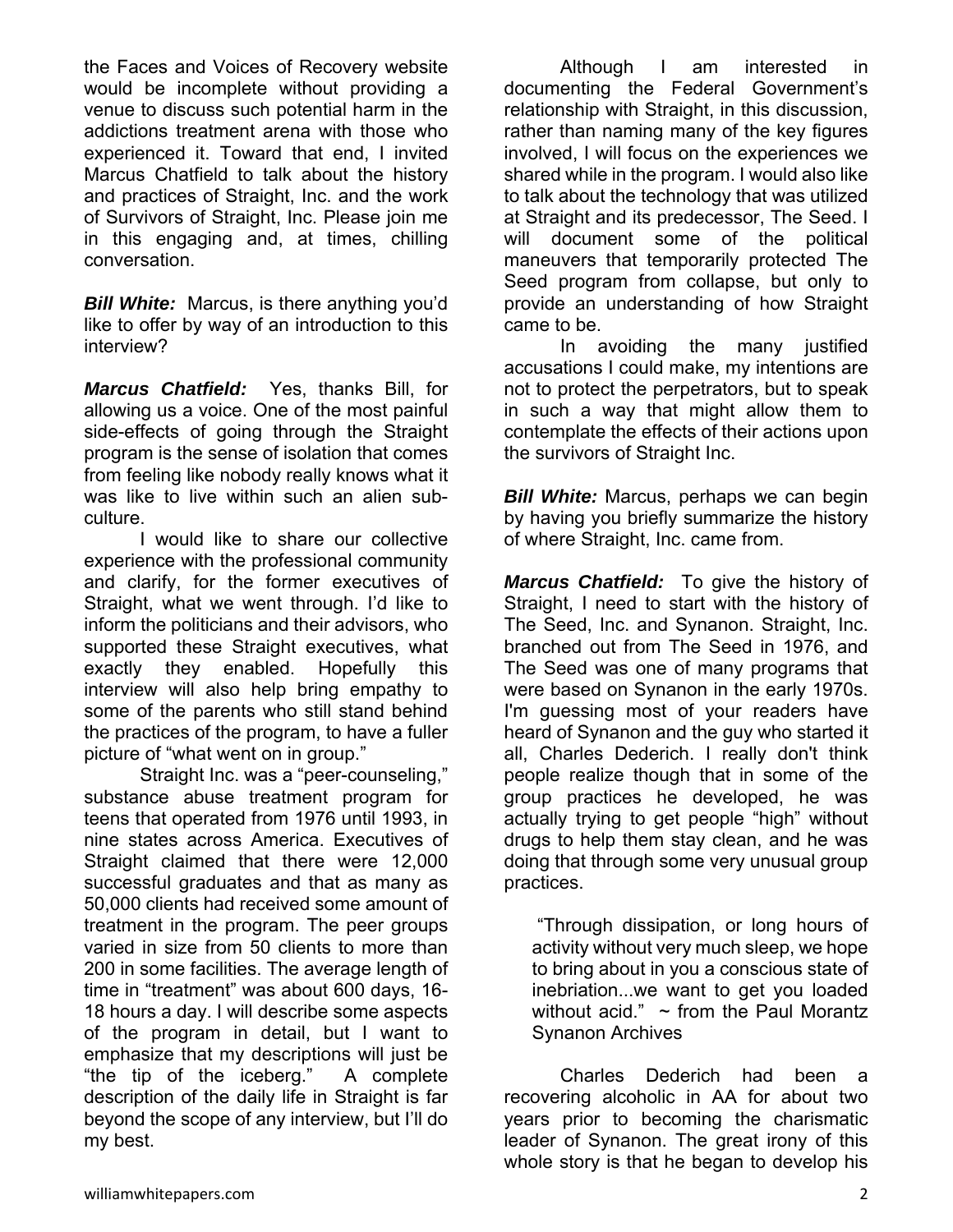unique practices after taking LSD in the UCLA experiments conducted by Dr. Keith Ditman and Dr. Sidney Cohen in 1957. These LSD experiments were funded by The National Institute for Mental Health (NIMH), who would also begin funding The Seed program.

 Dederich said about his use of LSD, "It changed my whole life." Walker Winslow, writing for The MANAS Journal in 1961, said about Dederich, "….he believes, with what seems good reason, that LSD was responsible for the personal clarity and drive from which Synanon emerged."

 Charles Dederich believed that he could induce in others, through specialized group practices, the realizations he'd had while on acid. These were transformative, emotional, cathartic realizations about nonduality, the nature of suffering, and the power of love. He believed that if other recovering addicts experienced these insights, they would stay clean and sober. This was the birth of Synanon, and it seemed to work wonders.

 These unique practices would eventually grow and develop into an entire subculture. This subculture would be modified into the program model for The Seed and Straight. There was a whole special lingo, words that the outside world would not recognize. There was a whole universe of rules, hierarchy, rituals, and punishments, all geared towards strengthening the bond of the group and isolating its members from the outside world.

 The foundation of it all was Synanon's "Game," where members met three times a week to engage in Dederich's version of confrontation therapy. Members broke each other down, interrogated one another, and confronted each other about the psychological deficiencies that could potentially take them back to drugs. The Game was conducted by adults who were hard core, physically addicted, heroin addicts. Unlike the teens of The Seed and Straight, they always had the option of leaving Synanon by their own free-will.

 By comparison, The Seed and Straight would become "hyper-Synanons." These programs recruited the entire family,

but only the families of non-addicted teenagers. Straight's own literature stated that no clients with physical addiction were admitted.

 Clients of The Seed and Straight would be forcibly kept, serving an indefinite sentence, and subjected to multiple sessions, or "raps," of confrontation and confession every day, for a minimum of 12 hours a day, for months on end, and in some cases, years.

 Synanon's version of the Game was non-violent but in Straight, the raps were full of threatening and profane verbal abuse, face-spitting, and violent floor restraints...every day. There are also welldocumented cases of broken bones, beatings, and worse forms of torture. These were usually perpetrated by the group, but sometimes by junior staff and executive staff members as well.

 The parents and siblings of the Seed and Straight families would be trained as well in a parallel program of regular meetings. Families were carefully educated in the proper ways to handle society's criticism of the program and were trained to embrace a fundamentalist devotion to the virtues of the program.

 But Synanon was nothing like this, not in the early days at least. At the time, Charles Dederich really did seem to have discovered a revolutionary method. Adults who had not been able to shake off their addictions were finally able to live clean through having these insightful, cathartic experiences and by choosing to live in this unique community of recovery.

 This was all taking root during the cultural revolution of the 1960s when America was starting to get desperate in the "War on Drugs." Federal researchers in Lexington, Kentucky, at the US Narcotic Farm, an addictions research prison, became curious about Synanon's methods and its success. They hired some recovering addicts from "The Farm" to go to California and join Synanon for the purposes of learning and reporting on their practices. With the help of these members of Synanon, NIMH set up a small-scale Synanon-type group there at the Addictions Research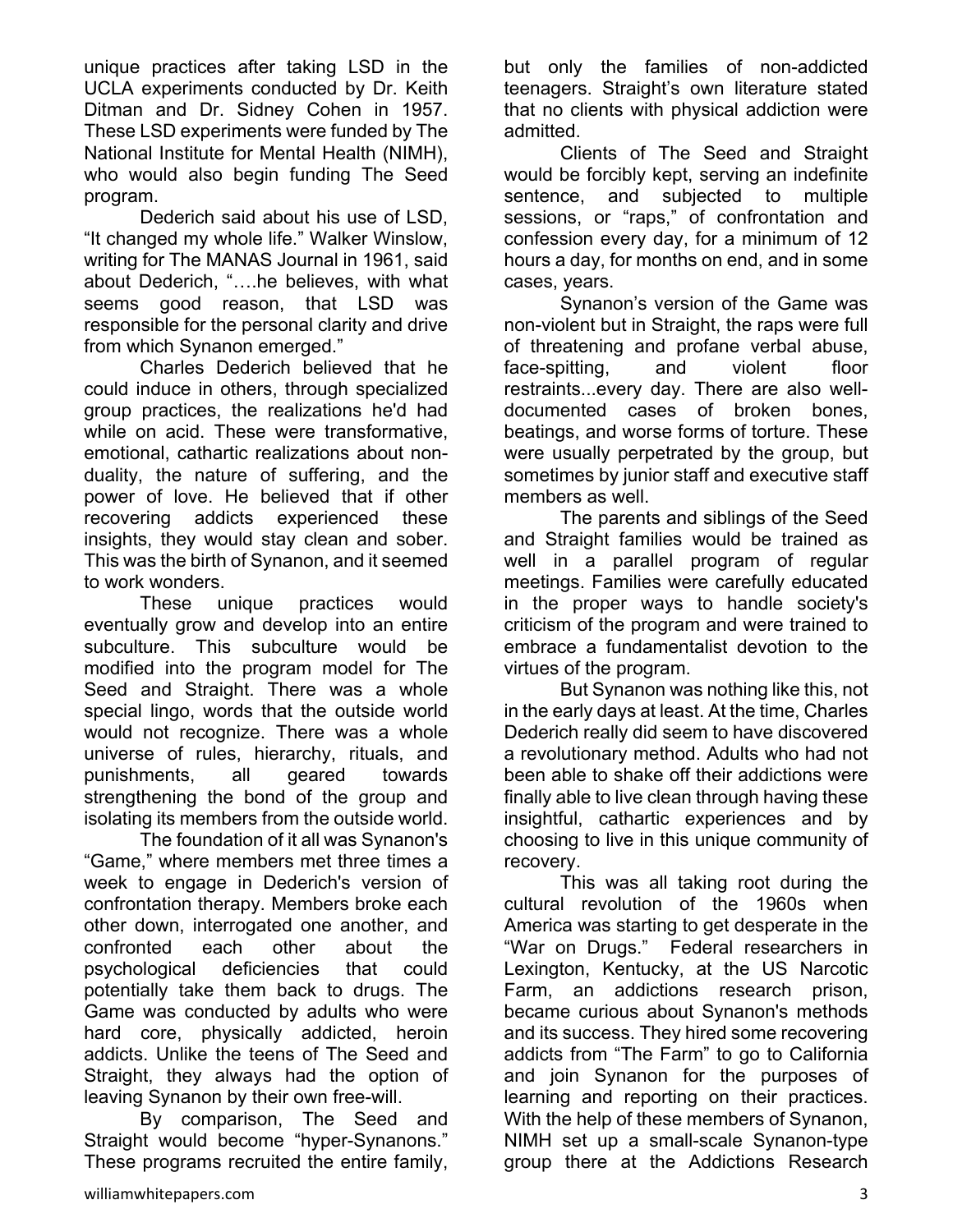Center called the Matrix House. Substance abuse treatment historian Nancy Campbell says it was "a spectacular failure." After two years, the clients had threatened and abused each other to such extremes that they were arrested. This research was terminated because the environment was found to produce extreme anti-social tendencies in the participants.

 As this research could have predicted, Synanon too, eventually developed a reputation for violence, including murder attempts on those who criticized their community. This theme of violence would eventually play out in all of Straight's many branches as well.

 I don't know what the people at NIMH were thinking, but in 1972, the year they terminated the Matrix House experiment, they also gave 1.4 million dollars to The Seed. The Seed was a non-licensed, privately run, Synanon-style prison for teens in Florida who had a history of relatively minor drug use. I still wonder why the inherent potential dangers that NIMH researchers had documented were being ignored in this massive grant to The Seed.

 Art Barker, the guy who started The Seed, had lots of charisma, but his professional credentials were non-existent. Before creating The Seed in 1970, he was employed as a stand-up comedian at a Playboy Club and was involved in AA.

 A few months ago, I talked to several people over at NIMH about this. I wrote to them, "Dear People at NIMH, I was in Straight and I'm researching the history of the program. I'm just wondering, 'Why did you all give so much money to such an incompetent person? Why in the world would you give a comedian running a private prison for teens 1.4 million dollars?'" They confirmed that NIMH did indeed make the grant and said they would research it. They wrote back a month later saying that they never endorsed Straight or anything like it. Personally, I'd say a gift of 1.4 million dollars is actually a pretty GIGANTIC endorsement. This sort of lack of accountability seems to go hand in hand with programs like The Seed and Straight.

 Regardless, it was a rather large amount of support from the federal government to get the program up and going. There was also a large amount of political "support" to keep the place from being shut down. I have well-documented examples of the political pressure placed upon Florida's licensing boards to ignore the abusive practices that were taking place in The Seed.

 Art Barker had set up his unconventional rehabilitation facility without a license, initially with federal funding from the LEAA, now known as the Department of Justice Programs. By the time he was given the NIMH grant, he had already established a reputation for his unconventional practices, false imprisonment, fire and safety issues, and for his notorious lack of courtesy with state licensing officials. Here's a statement by Dr. Raymond Killinger, former Regional Chairman, Broward County Health and Rehabilitation, Drug Abuse Programs, writing to Governor Askew in a letter regarding licensure:

"I object in the strongest terms to the Gestapo training tactics of The Seed. It's the same old story of the ends justifying the means. This program has inherently all the dangers of another McCarthy era. The automatic responses of those people who do graduate from The Seed are, in my opinion, representative of a "cult" and do not represent a rehabilitated citizen." (May  $7^{\text{th}}$ , 1973)

 Many professional psychologists and MDs in the licensing board were against Art Barker's program. These are the words of psychologist Jeffery J. Elenewski, PhD, Drug Abuse Task Force, Planning and Licensing Board of the Comprehensive Health Planning Council of South Florida, writing to Gov. Askew about being pressured to license The Seed without a review:

"I feel that such a request is a shameful attempt at political pressure, and I strongly resent it. Approximately two weeks ago, I was informed that you personally exerted pressure through Mr.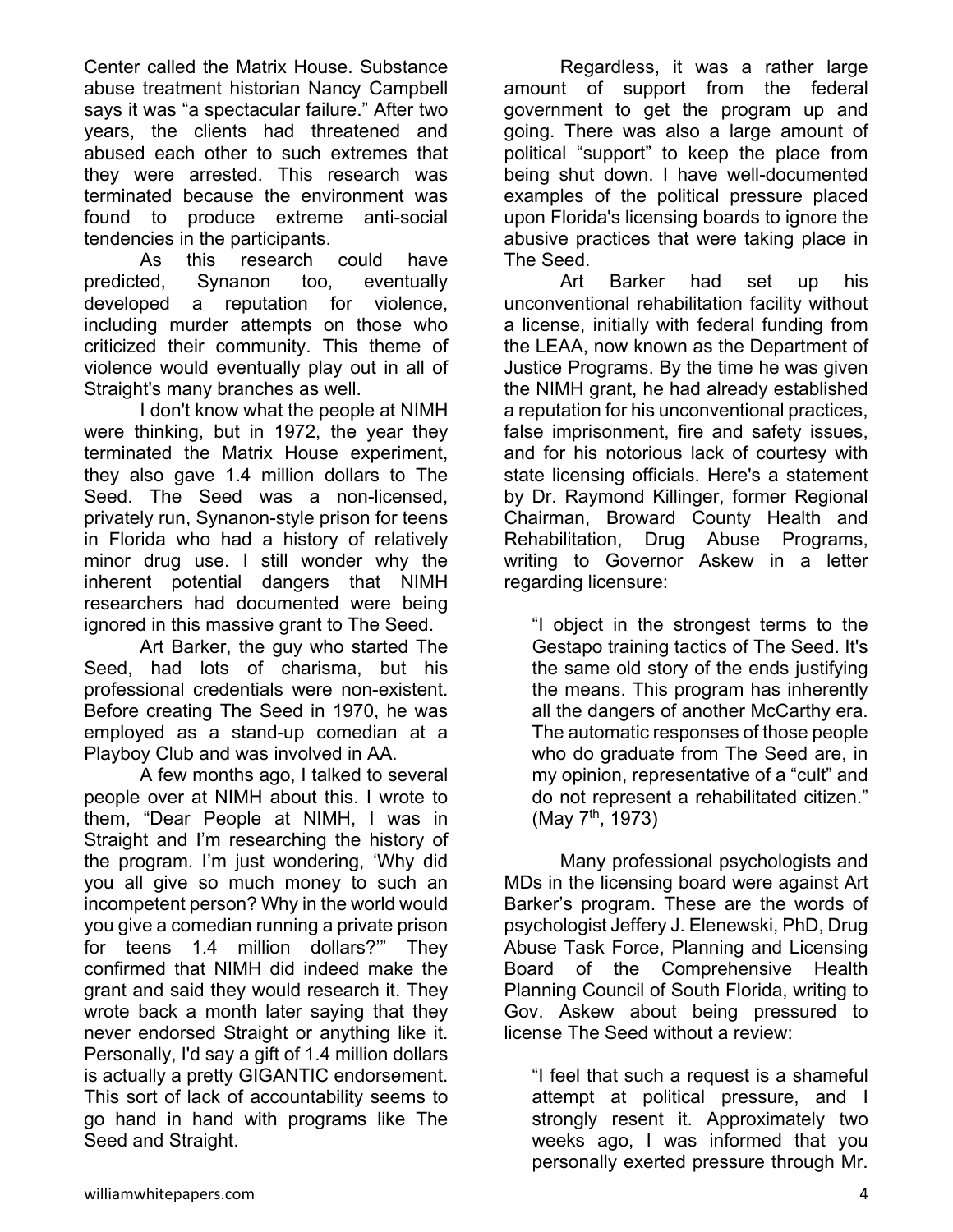Frank Nelson of the Division of Health and Rehabilitative Services to silence Mr. Charles Lincoln, our State of Florida Regional Director for the Drug Abuse Program, concerning his statements on The Seed, Inc. I am angered and appalled."

 He goes on to talk about losing faith in the democratic process and ends with... "Control by political favoritism is worse than no control at all." (April 17<sup>th</sup>, 1973)

 Governor Askew simplified things by revamping the entire Florida State Licensing procedure manual, replacing Dr. Killinger with a local Sheriff and ordering the investigation of the doctors who were outspoken against The Seed. This enabled The Seed to operate for another two years. Why would he ignore the opinions of so many well qualified professionals? Who was backing him up in this display of force?

 The Seed lost its federal grant after a Congressional investigation in 1974. In Congress' report, "Individual Rights and Federal Role in Behavior Modification," The Seed was described as using "brainwashing" techniques similar to those endured by American POWs in the Korean War.

 Another addictions expert, Dr. Stephen Glenn, who was the Director of the United States Office of Education Regional Training Center at the University of Miami, Division of Addiction Sciences, and a member of the Florida State Drug Abuse Task Force, put it this way:

"...the program is applying a treatment designed for hard-lined, recalcitrant alcoholics who cannot make it in society and have to depend on a subculture for support.

I personally question the validity of applying this methodology to adolescents who are not addicts and who need to learn how to participate in society more fully. The Seed forces them to forego normal interaction with nonseedlings at a critical period in their lives.

Since the Seed has not demonstrated significantly more success than other

approaches to the non-addicted adolescent, I have considerable personal concern for the long-term effects of this type of program on the type of client it is actually serving."

There are many letters like this written by equally important PhDs, psychiatrists, and various community professionals. You'd think that would have been the end of such a program. But it was only the beginning; things would get worse, and this theme of political weight suppressing the concerns of qualified professionals would continue, and still continues in many of today's abusive teen programs.

 When The Seed closed its doors, future United States Ambassadors Mel Sembler and Joseph Zapalla, both having kids in The Seed and believing deeply in the changes The Seed brought their families, opened the doors right back up under a new name. This program was now called Straight, Inc. The name was different and they had moved across town, but the staff, clients, and practices were the same.

 Soon, the political pressure would no longer come from a single state Governor, but from Presidents Ronald Reagan and George Bush, Sr. With their political support overriding the many different professionals' concerns, Straight, Inc. branched out across the entire country. I can't help but be curious about the people who were in a position to advise these Presidents, and I wonder what ties these advisors may have had to Straight. Below are some of the resources that further document the information we have discussed so far.

http://www.rickross.com/reference/synanon/ synanon9.html (history of Synanon)

http://www.paulmorantz.com/the\_synanon\_ story/the-birth-of-charles-dederich-andsynanon-foundation-inc/ (history of Synanon)

http://www.manasjournal.org/pdf\_library/Vol umeXIV 1961/XIV-06.pdf (1961 article on Synanon, Dederich's LSD use)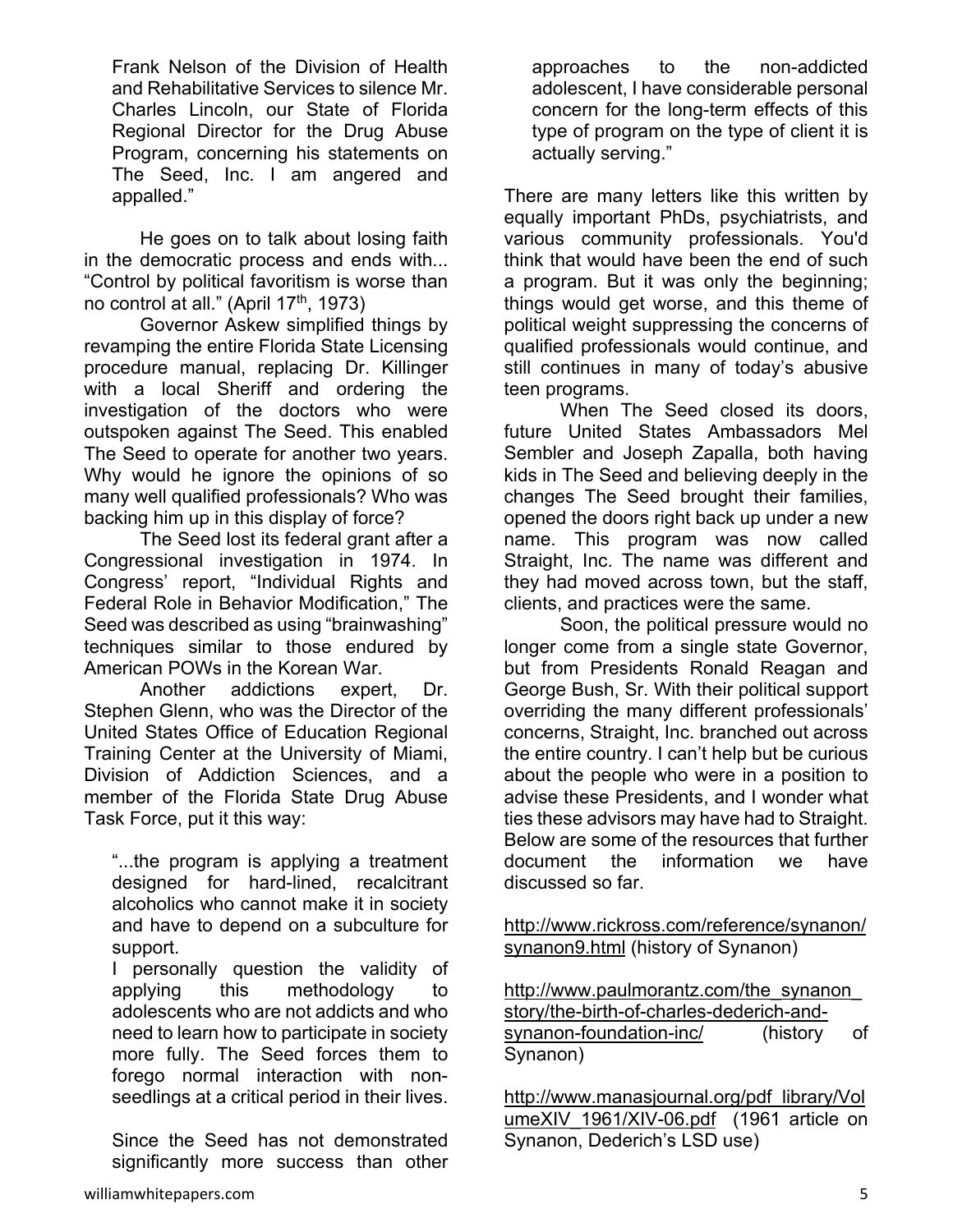Campbell, N. & Olsen, J.P. (2008) *Narcotic Farm: The rise and fall of America's first drug prison for addicts*. Abrams.

http://www.ncbi.nlm.nih.gov/pmc/articles/P MC1937175/ (Matrix House)

http://www.scribd.com/doc/26287831/Indivi dual-Rights-and-the-Federal-Role-in-Behavior-Modification-A-Study-Preparedby-the-Staff-of-the-Subcommittee-on-Constitutional-Rights-of-the-Com (Congressional Report on The Seed includes NIMH grant and professional testimony)

http://www.survivingstraightinc.com/SeedFl oridaGovernmentDocs/SeedLetters/Seed-Governors-Office-GovAskew\_Combine.pdf (letters of Killinger and Ellenewski)

http://survivingstraightinc.com/SeedFlorida GovernmentDocs/SeedInvestigations/April1 2-1974-HRS-Memorandums-andsubcommittee-Glenn-comments-page-1 Combine.pdf (letter of Stephen Glenn)

http://survivingstraightinc.com/document\_lib rary/the\_seed -

florida government documents (400+ pages of Seed documents)

http://survivingstraightinc.com/document\_lib rary/federal state government document s - straight inc-1 (300+pages of Straight documents)

http://www.rickross.com/groups/straightinc. html (links and articles about Straight)

http://www.thestraights.com/ (A vast amount of information including an online book about Straight, *A Clockwork Straight*, by Wes Fager)

http://survivingstraightinc.com/ (The most current source of information, including survivors' testimony, a document library, links to news articles, and the Straight survivor's petition)

*Bill White:* Describe the methods used at Straight, Inc. that are of particular concern to those who survived the experience.

*Marcus Chatfield:* The horror stories of abuse and torture that eventually ruined Straight's name were not isolated incidents. They occurred on a regular, routine basis, all throughout Straight's history, and they had a specific intention behind them. This daily abuse was built into the program and was the very foundation of Straight's power. We were told that it was "positive peer pressure." We were all teenagers, and for teens, peer pressure is a powerful force. We used this staff-directed force to instill in each other a willingness to internally "work the program." The only way to make it through the five phases of the program was to turn your will and your life over to the group, to emotionally bond with the group, to demonstrate a genuine internalization of the "straightling's" persona, and to show an automatic willingness to verbally abuse and violently restrain any active resisters.

 All the methods of Straight were intentionally designed to break kids down, destroy the past personality, and to reconstruct each client as a "straightling." It is no exaggeration at all to say that every waking moment of every single day was absolutely controlled for this purpose, especially while on the first and second phases of the program. We had confessions and confrontations in group for twelve hours a day, six and a half days a week. Many of us spent solid months with no freedom of physical movement, no privacy and no contact with the outside world. The intentional deprivation of sleep, food, water, and sunlight is cruelty, and in Straight, these deprivations were designed into the program as a leverage of power upon teenagers.

*Bill White:* How would you compare these approaches to those used in "brainwashing" that you have investigated?

*Marcus Chatfield:* Many prominent members of the American Psychological Association have considered "brainwashing" to be a scientifically unproven theory, so I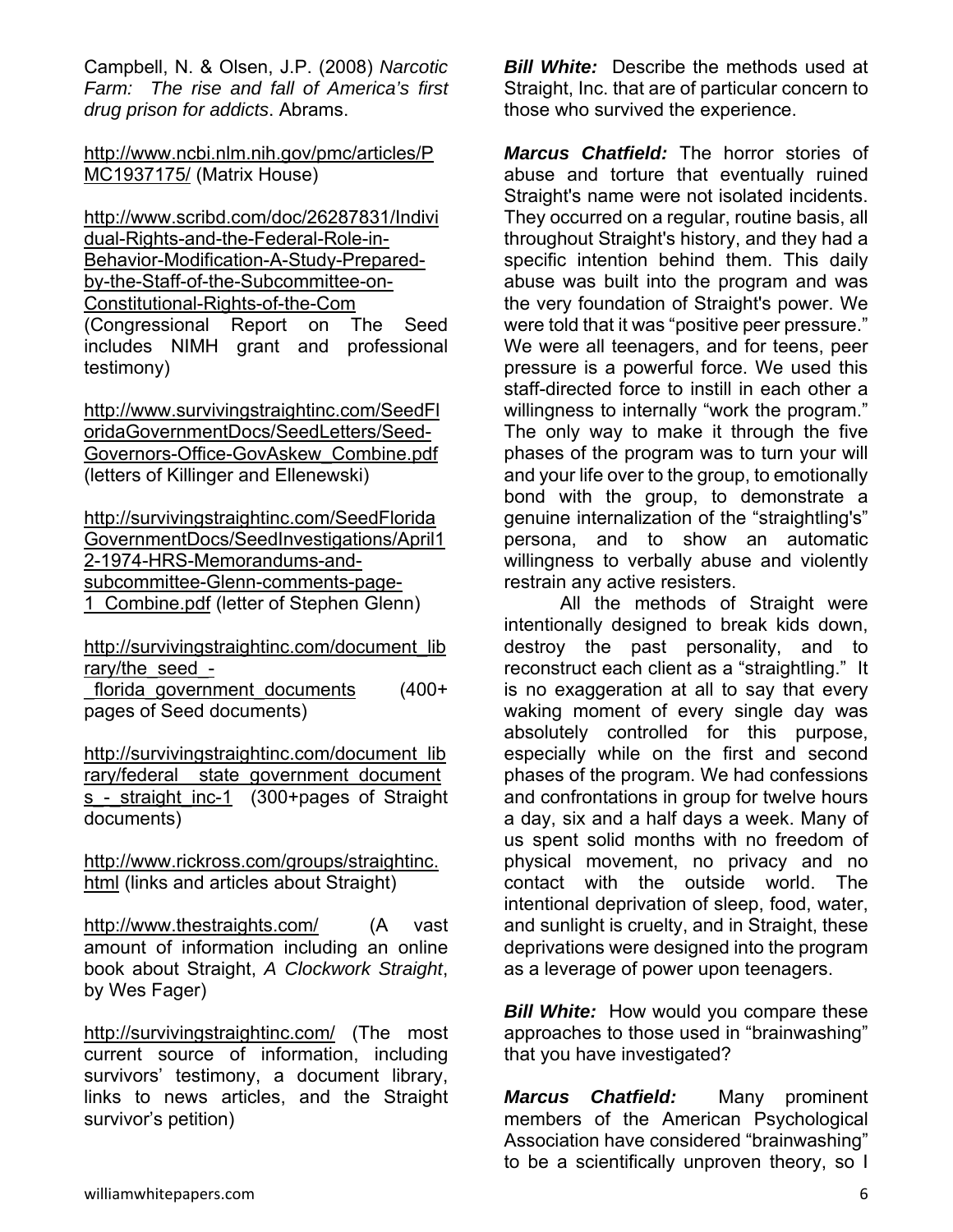avoid the term when speaking to the professional community.

 In answer to your question, I would say that Straight, Inc. and The Seed utilized the exact techniques that had been developed by Communist regimes many decades earlier. These techniques are just as cruel and inhumane when perpetrated in the United States as when they are carried out in China, Korea, or any other Communist country. I believe that Straight and The Seed programs will eventually be known as one of the strongest examples of coercive thought reform and coercive behavior modification that the world has ever seen.

 Professor Barry Beyerstein, PhD, a Canadian addictions researcher and professor at Simon Fraser University, was invited to visit Straight in 1990. Dr. Beyerstein stated that even Straight's standard intake procedure was at odds with "the central requisites of a genuine therapeutic relationship." After his visit, he published a report on his findings, citing the work of Dr. Robert J. Lifton, who is perhaps the world's most prominent expert on coercive thought reform.

 Dr. Lifton had studied the techniques that were developed in the reform prisons of Communist China, North Korea and the USSR. Here are excerpts from Lifton's book, *The Psychology of Totalism*. I will use Dr. Lifton's "Eight Criteria for Coercive Thought Reform" as a framework of comparison between Straight and a Communist reform prison. There are many examples I could give for each of the criteria and how they were implemented in Straight, but I'll try to keep it brief.

## **1. Milieu Control**

*The most basic feature of the thought reform environment, the psychological current upon which all else depends, is the control of human communication. Through this milieu control, the totalist environment seeks to establish domain over not only the individual's communication with the outside (all that he sees and hears, reads and writes, experiences, and expresses), but also —* 

*in its penetration of his inner life — over what we may speak of as his communication with himself. It creates an atmosphere uncomfortably reminiscent of George Orwell's 1984* (Page 420).

 In the first and second phase of the program, we were seated in group all day, only allowed to speak when called on. Our progress hinged upon speaking in group; we called it "relating." Relating was a privilege that we earned through "motivating." We did not simply raise our hands; we had to flap our arms over our heads, as hard as possible, all day long. In the raps, there was this rhythm of motivation.... talk.... motivation.... talk. When called on, we were to confess a specific past incident of drug use, confront a member of the group, or describe in specific terms the ways we were internalizing the group's values and rules.

 While being transported to and from the host home and the building, we were discouraged from reading the street signs or billboards. At night in the host home, we were also forbidden to read anything, even a cereal box. This would have been a distraction from ourselves, avoidance of the urgent need to become strong in our program.

 No phone calls, no letters, no books, no contact with anyone at all who was outside the program. In the first phase, parental contact was limited to a bi-weekly, closely supervised confession to our parents. This six-minute meeting was only earned through several weeks of earnest group participation. During that six minutes, we were required to apologize for a "specific past incident" of drug use and describe our guilt and shame at length. Any mention of anything besides the incident and our guilt and shame over it would result in losing the privilege to apologize to our parents and extreme, prolonged confrontation from the group.

## **2. Mystical Manipulation**

*The inevitable next step after milieu control is extensive personal manipulation. This manipulation assumes a no-holds-barred character, and uses every possible device at the*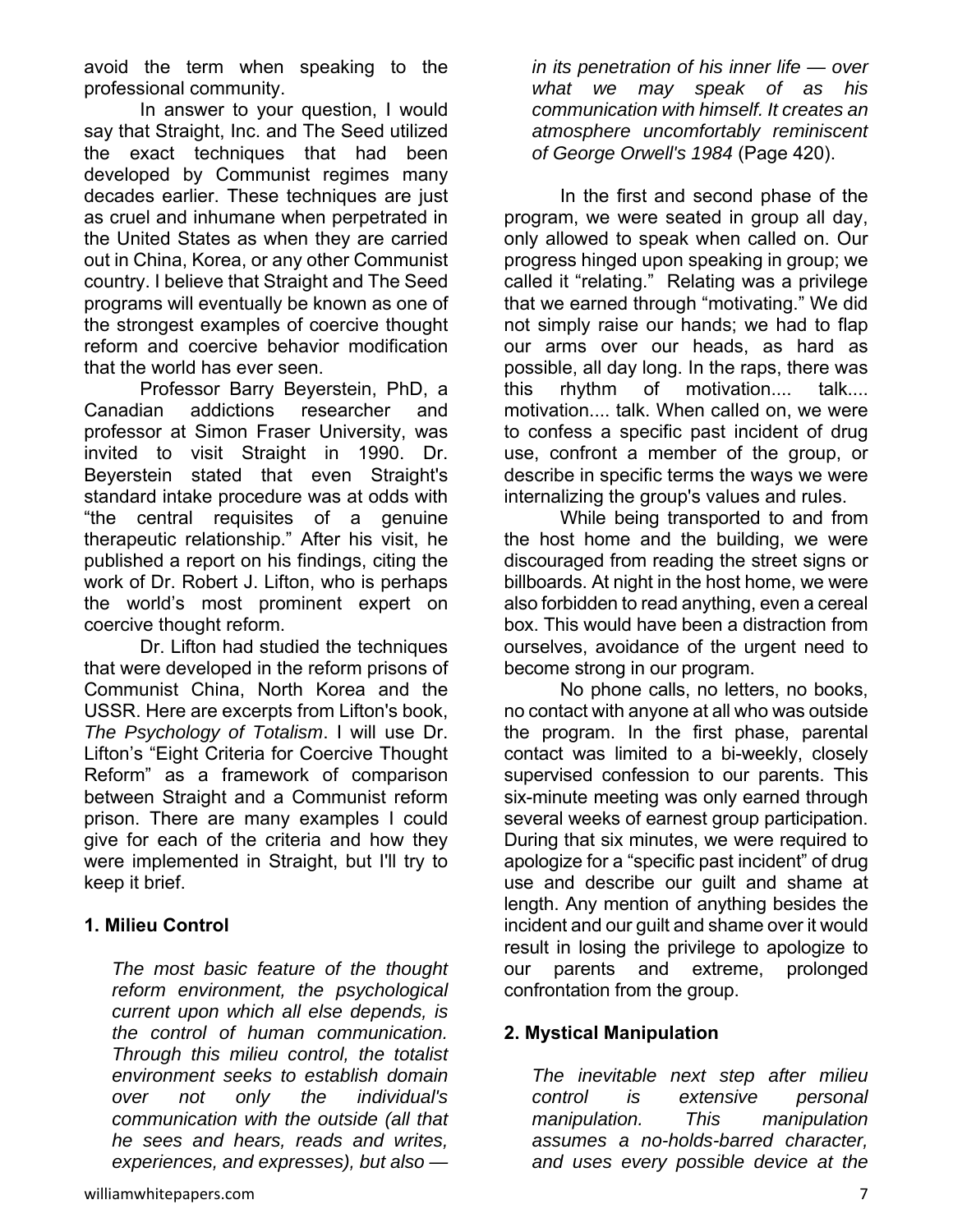*milieu's command, no matter how bizarre or painful. Initiated from above, it seeks to provoke specific patterns of behavior and emotion in such a way that these will appear to have arisen spontaneously from within the environment. This element of planned spontaneity, directed as it is by an ostensibly omniscient group, must assume, for the manipulated, a near-mystical quality* (Page 422).

 The more a kid resisted the group's help, the harder the group was on them. Every infraction of even the smallest rule was met with confrontation and punishment. We were all intentionally sleep-deprived by the very schedule; malnourished and chronically hungry; deprived of sufficient water, all sunlight, and fresh air. When this was not sufficient to bring about a genuine surrender, some "misbehavers" were put on "consequences," allowed to sleep at night for 15 minutes on the hour, forcibly made to stand for the other 45 minutes. When on consequences, we were allowed to eat only peanut butter for days on end and forced to ask for every single piece of toilet paper by repeating "By the courtesy of my humble host home, may I please have a sheet of toilet paper." There were many other bizarre humiliations that clients were subjected to.

 We faced constant interrogations, accusations, ridicule, and violent confrontations. This would go on for as many days as were necessary to cause the client to realize that he/she had a drug problem. This was "tough love," and it was this "love" that would bring about a "genuine spiritual awakening," causing them to finally see their own powerlessness. This was called a spiritual awakening, but really it was just a matter of being broken down, and the beginning of turning "our will and our life" over to the group. Only then, at this moment of compliance, would we receive gentleness and acceptance and empathy from the group. Only in being broken were we rewarded with love. The group was always so moved by the beauty of Straight at these individual turning points. These experiences were to be seen as proof that Straight was the only way to get kids get off drugs.

*The experiential world is sharply divided into the pure and the impure, into the absolutely good and the absolutely evil. The good and the pure are of course those ideas, feelings, and actions which are consistent with the totalist ideology and policy; anything else is apt to be relegated to the bad and the impure. Nothing human is immune from the flood of stern moral judgments* (Page 423).

 In our case, the world was divided into that which would help us stay sober and that which would take us back to drugs. In the 3rd phase, we earned the privilege of going back to school and returning to group each afternoon. We were gradually reintroduced to the outside world as we slowly progressed through the "phases" of the program. Things like jean jackets, the music of known drug addicts, or R-rated movies were punishable threats to our sobriety; these things were said to have the power to take us back to drugs. Talking to people who displayed any "druggie image" or who had escaped or been withdrawn from the program would result in being started over to day one, and being set back to first phase. Talking to, or even looking at, anyone of the opposite sex was also a highly punishable offense.

## **4. The Cult of Confession**

*The totalist confession takes on a number of special meanings. It is* [a] *kind of personal purification, a means of maintaining a perpetual inner emptying or psychological purge of impurity; this purging milieu enhances the totalists' hold upon existential guilt. Second, it is an act of symbolic self-surrender, the expression of the merging of individual and environment. Third, it is a means of maintaining an ethos of total exposure-a policy of making public (or at least known to the Organization) everything possible about the life experiences, thoughts and passions of each individual* (Pages 425-426).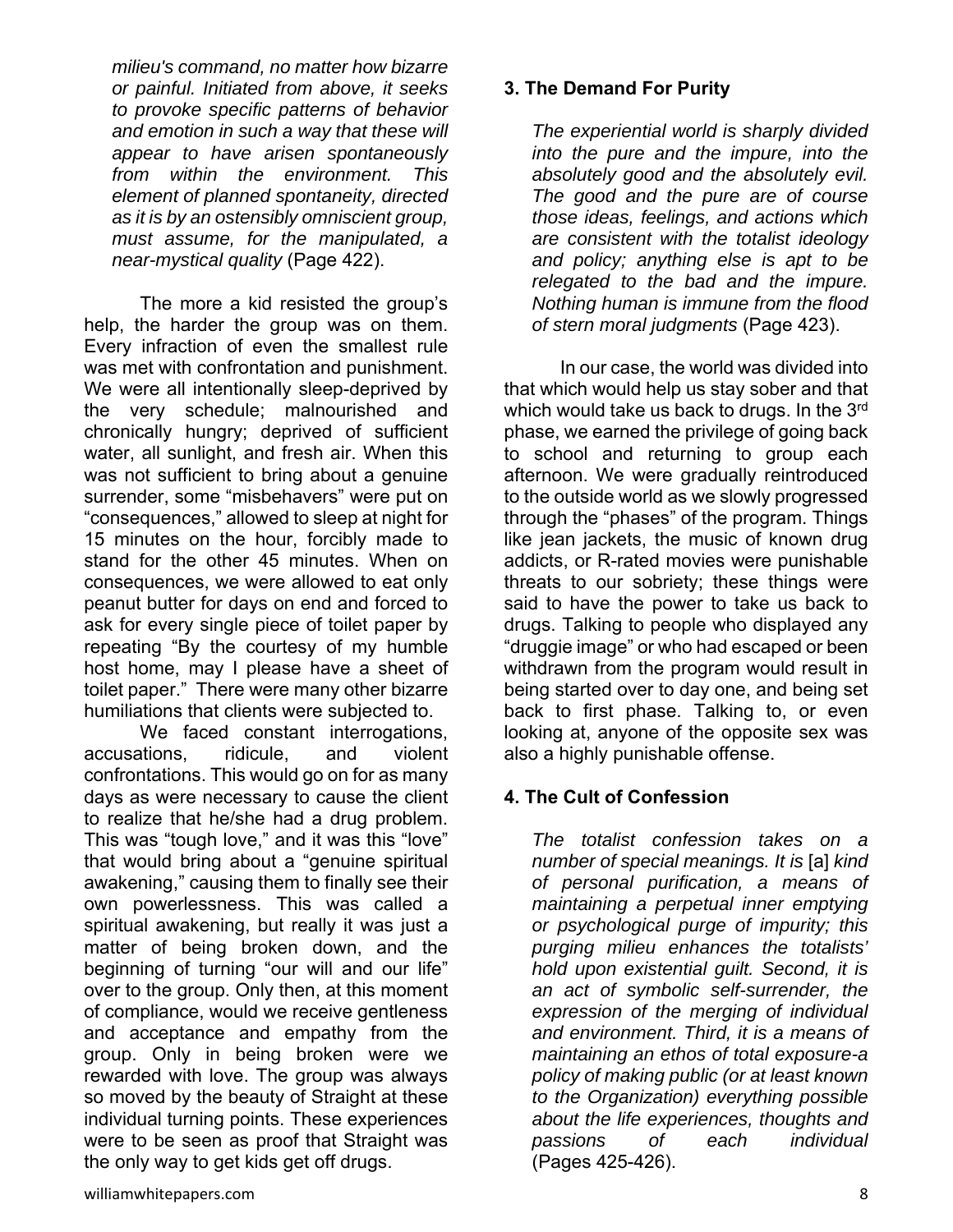Our whole world was reduced down to the endless talking about our internal world and listening to others do the same. This was the whole of our life's activity, each and every day. Seated in chairs, in group, motivating, talking, motivating, talking...the floor was white, the ceiling was white...the walls were white, and bare except for signs displaying Straight's slogans, AA's "steps," the Serenity Prayer, and a big American flag. The sensory deprivation combined with the same endless messages, rehashed over and over in the same way, was only broken up with the same meager lunch or dinner, eaten while seated in group. We were allowed two quick bathroom breaks: one at lunch, one at dinner. These breaks to the bathroom were a welcome relief from the constant pressure of group even though we were closely watched while urinating and defecating. When we were permitted out of our chairs, we were escorted by "oldcomers" (clients who had progressed to the second phase), with their hand inside the back of our pants. Free movement was a privilege that was slowly earned by consistently proving your desire to "work the program." The short, routine breaks between "raps" only got us ready for the next rap.

 In group, we were constantly prodded to talk about our "program" and "our past." It was the same at night in the host homes. After the long day of motivating, listening, and talking in this way, we were required to write our Moral Inventories or "MIs," our written confessions. Every night before being allowed to sleep, we were required to compose two pages that detailed both the ways we were internalizing the program and our negative feelings about the past. This was to be memorized and recited to our "oldcomer." Only then were we granted our 4-6 hours of sleep. There was really no waking moment that we were free from this endless prompting to reveal our feelings. There was no empty space or down time. Any empty space in the daily routine of confessions would have allowed a space inside us for the old self to exist.

#### **5. The Aura of Sacred Science**

*The totalist milieu maintains an aura of sacredness around its basic dogma, holding it out as an ultimate moral vision for the ordering of human existence. This sacredness is evident in the prohibition (whether or not explicit) against the questioning of basic assumptions, and in the reverence which is demanded*  (Page 427).

 We sang many songs that worshiped the program, "Straight, Straight, Straight, Straight, can you tell me how I feel? You have given me my life, Straight I love you." The Straight program was unquestionably omnipotent, and Straight's executive staff members were like gods. They were living manifestations of ultimate power and represented the source of our Straight reality.

 Of course, I know now that most of the executive staff members were completely unqualified and unprofessional; many of them were merely parents of clients who had successfully graduated the program.

## **6. Loading the Language**

*The language of the totalist environment is characterized by the thoughtterminating cliché. The most far-reaching and complex of human problems are compressed into brief, highly reductive, definitive-sounding phrases, easily memorized and easily expressed. The cult invents a new vocabulary, giving well-known words special new meanings, making them into trite clichés* (Page 429).

 We had a whole specialized language. We had a whole distinct vocabulary. These slogans became the phrases we thought with, internally "working the program." We adapted to the language of the group in order to have human connection, and by adopting this new language, we unknowingly adopted a whole new mental framework.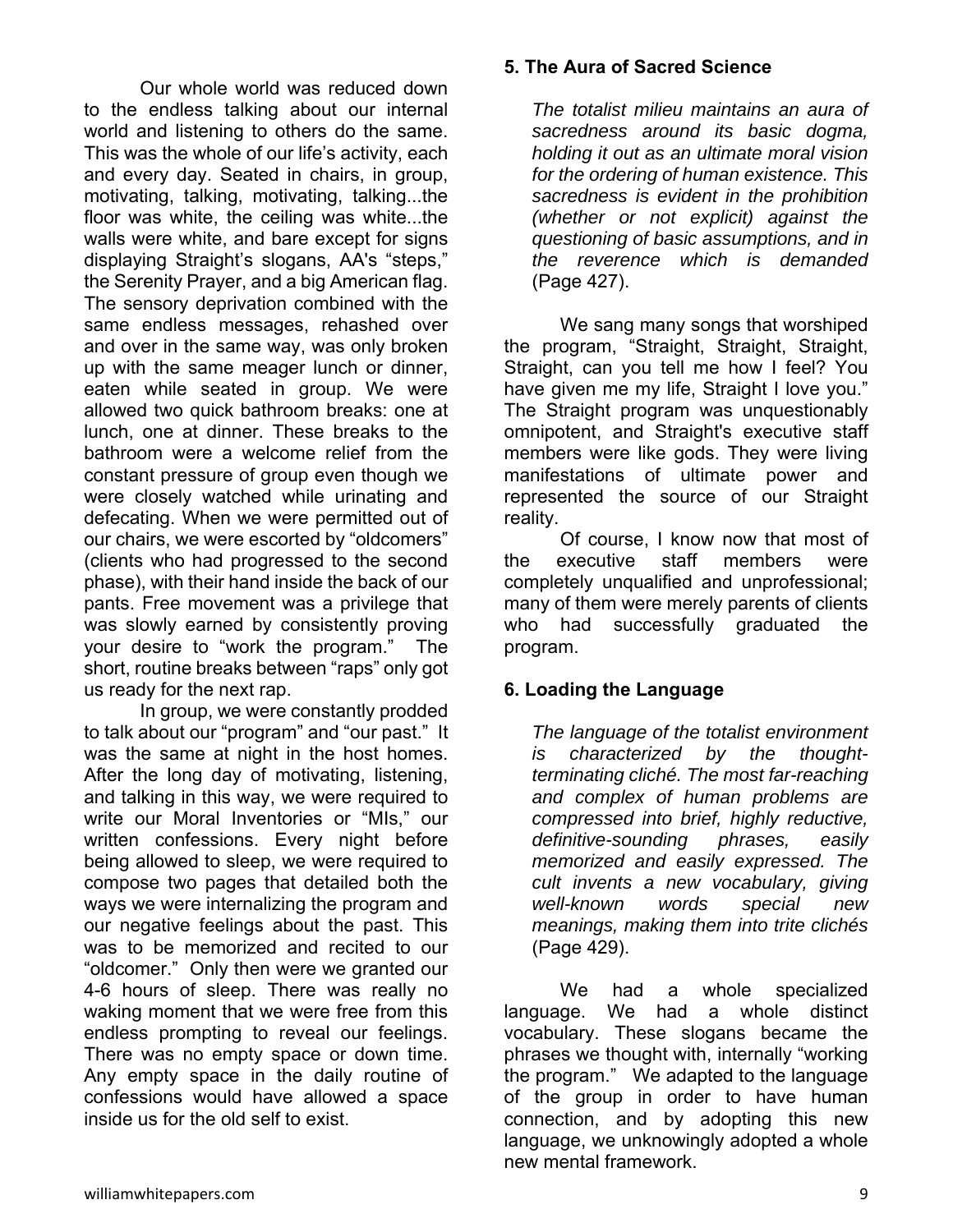#### **7. Doctrine over Person**

*Another characteristic feature of ideological totalism: the subordination of human experience to the claims of doctrine* (Page 430).

 We were trained to re-picture the past through the lens of Straight, which showed us that our old friends used us, that we had hated ourselves in the past, that we'd had no genuine aspirations in life, and that the only thing we had wanted was to get high. We were required to speak about each and every past incident of drinking or using drugs in detail, over and over again, in this light. Any fond memories of the past became our own enemies. If we spoke of the fond memories from our past, we were punished.

 We were also required to frame any current frustrations or displeasure with the program as an indication of weakness in our own individual sobriety. Absolutely nothing whatsoever could be expressed as a fault in a staff member or in the program. Staff was always right, and Straight was always right.

## **8. Dispensed Existence**

*The totalist environment draws a sharp line between those whose right to existence can be recognized, and those who possess no such right* (Page 433).

 This last aspect of coercive thought reform is one of the most tragic to me personally. I think of all the kids I knew in Straight who got out and committed suicide soon after. We told them over and over that they did not deserve to be loved by the group until they agreed with the group. At the same time, we would not let them leave. Some of those who committed suicide had not only graduated, but had become staff members, leading the raps and directing the confrontations. But somewhere inside them, there was this doubt about being lovable and deserving to live. There has not been any credible research on the long-term effects of Straight, but judging by the many from my group who have taken their own lives, the overall suicide rate must be astronomical.

 I have been processing these experiences for 23 years, and I still have days when I just can't believe how incredibly wrong it was. I have spent my whole adult life trying to understand how the program worked and how it enslaved us. It was slavery through torture. The top executives of Straight made millions and millions of dollars, but we were doing all the work, desperately trying to earn our way out of there by perpetuating the cycle.

 Additional information can relate to this discussion can be found at the following web site.

http://www.meadowhaven.org/liftoncriteria.p df (Lifton's Eight Criteria of Thought Reform, from his book *The Psychology of Totalism*)

http://thestraights.com/essays/beyerstein\_r eport\_on\_straight.htm (excerpts from Barry Beyerstein's report on Straight)

**Bill White:** As I understand it, the methods used at Straight, Inc. continued to be used by other programs without using the Straight, Inc. name.

*Marcus Chatfield:* Yes. When the various Straight programs were eventually sued to the point of losing their insurance policies, accreditation, and finally their licenses to operate, a new name would appear on the building, often overnight. The staff did not change, the clients remained and the program would continue. Sometimes an executive staff member would set up a program out of state once he or she had been sued too many times. For example, when Miller Newton, former national director of Straight, was sued for violently abusing clients in Florida, he simply moved to New Jersey, came up with a new name, and started the KIDS programs.

 This sort of thing has happened over and over. The parents were trained to believe that the program was the sole reason their "druggie kid" was still alive, and that criticism of the program was just an example of how druggies tell lies. These directors had the hysterical support of the parents, which combined with the parent's denial of the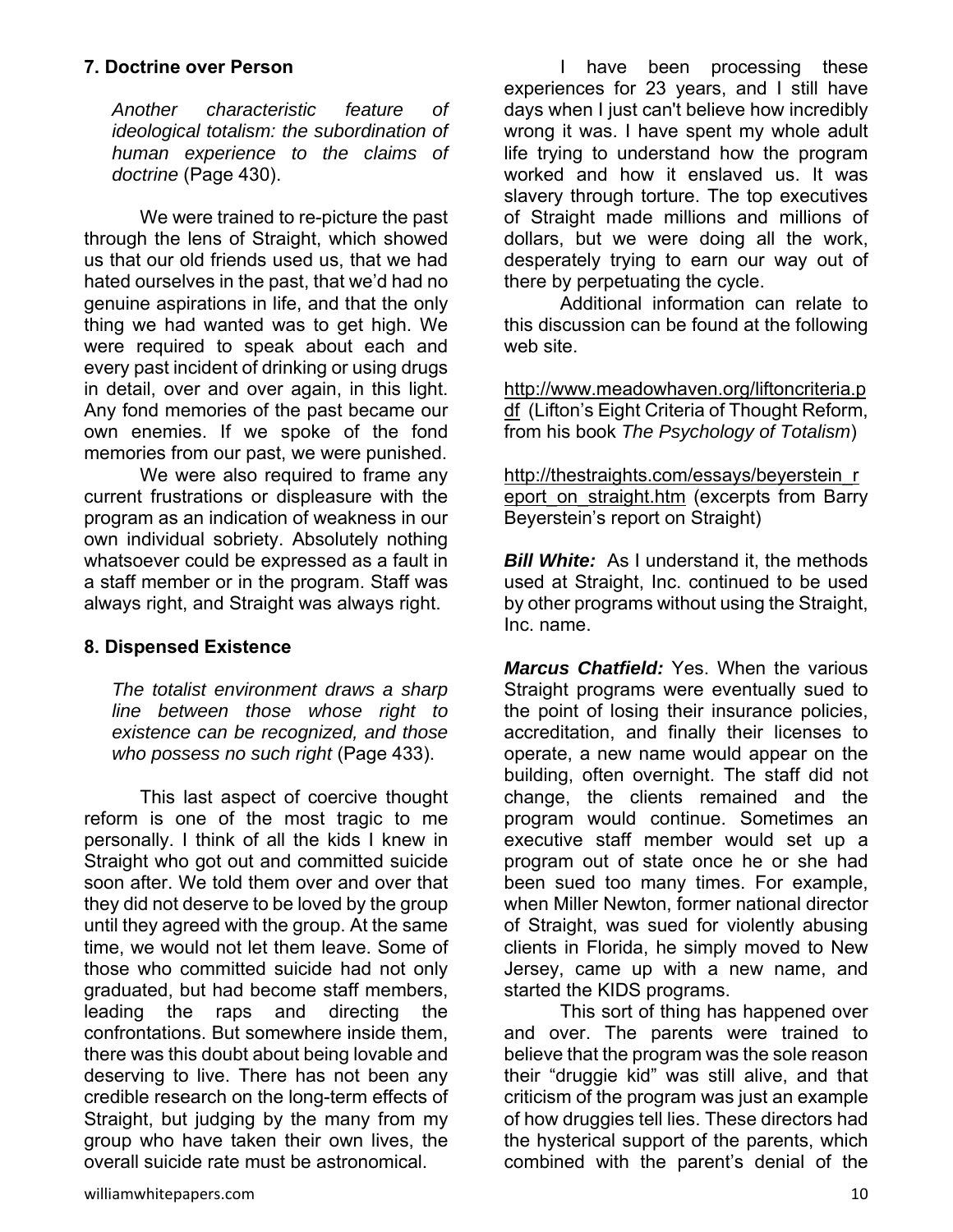abuse and the powerful political support, allowed them to shake off the past with a simple name change. There were at least 16 different programs that evolved out of Straight. Currently, the AARC program in Alberta, Canada, a descendant of the KIDS program, is the only one that I know of still operating. Many families currently involved in AARC say that their teens would be dead without the program. There has been extensive media coverage on the AARC program by the CBC. See below:

http://www.cbc.ca/fifth/2008-

2009/powerless/aarc\_treatment\_records.ht ml ("Powerless" CBC story on AARC)

*Bill White:*What do you consider the worst abuses you experienced or witnessed at Straight, Inc.?

*Marcus Chatfield:* I regularly saw kids have psychotic breakdowns and just get restrained by other kids, screamed at, ridiculed by the staff, and put on consequences. The people who really needed help just got more of the same treatment that was hurting them in the first place. I saw people being broken almost every day for my whole program. I was abusive as well. I wanted to get through the program; I'd tried to run away and was court ordered, so I became a good "straightling."

 It's very hard to say what's worse, when even the moments of tenderness and group bonding only served to set the stage for more harm to be done. In that sense, the gentle moments were really the worst because they caused us to embrace the violence, torture, and verbal abuse that much deeper.

*Bill White:* You have had the opportunity to talk with many survivors of Straight, Inc. What do you think are some of the long-term residual effects that you and others have experienced as a result of these abuses?

*Marcus Chatfield:* Many have been diagnosed with PTSD. Almost all have a one- or two-year gap of total memory loss due to dissociative amnesia. Many are just now remembering after all these years that they were even in Straight at all. It's common to hear of trust issues, boundary issues, abusive relationships, failed relationships, and heavy drug use immediately after being released. Many speak about the guilt over being required to perpetrate abuse as the only means of progress through the program. Many speak of the devastation over realizing that they were "brainwashed" and are struggling with questions about their integrity and identity. There is a long list of typical side effects directly related to this type of experience: chronic anxiety, panic disorders, social phobias like fear of groups and confrontation, low self-esteem, wrecked family relationships, depression, and chronic nightmares.

 Another side effect of Straight is that some of its former clients are completely sober. I think it's more than fair to call that a side effect of the experience though. All of the people I know who believe they were helped by being in Straight also report many of these negative side effects and acknowledge the abuse as well.

 In speaking with Straight survivors, I have heard many describe symptoms that I believe are unique to the experiences we shared during these very formative years. I have been in contact with a psychologist who has spoken with several different survivors. He agrees with my assertion that there is a unique syndrome that we share, perhaps with the survivors of other Synanonbased programs that were designed for adolescents.

*Bill White:* One of the intriguing things about this story is that in its heyday, the leaders of Straight, Inc. were able to rally leading addiction experts and leading political figures to their defense when Straight, Inc.'s methods first came under public criticism. How do you understand how such experts became accomplices in enabling the abuses of Straight, Inc.?

*Marcus Chatfield:* Straight operated with the political protection and endorsement of the White House and many within the Republican Party. As the lawsuits increased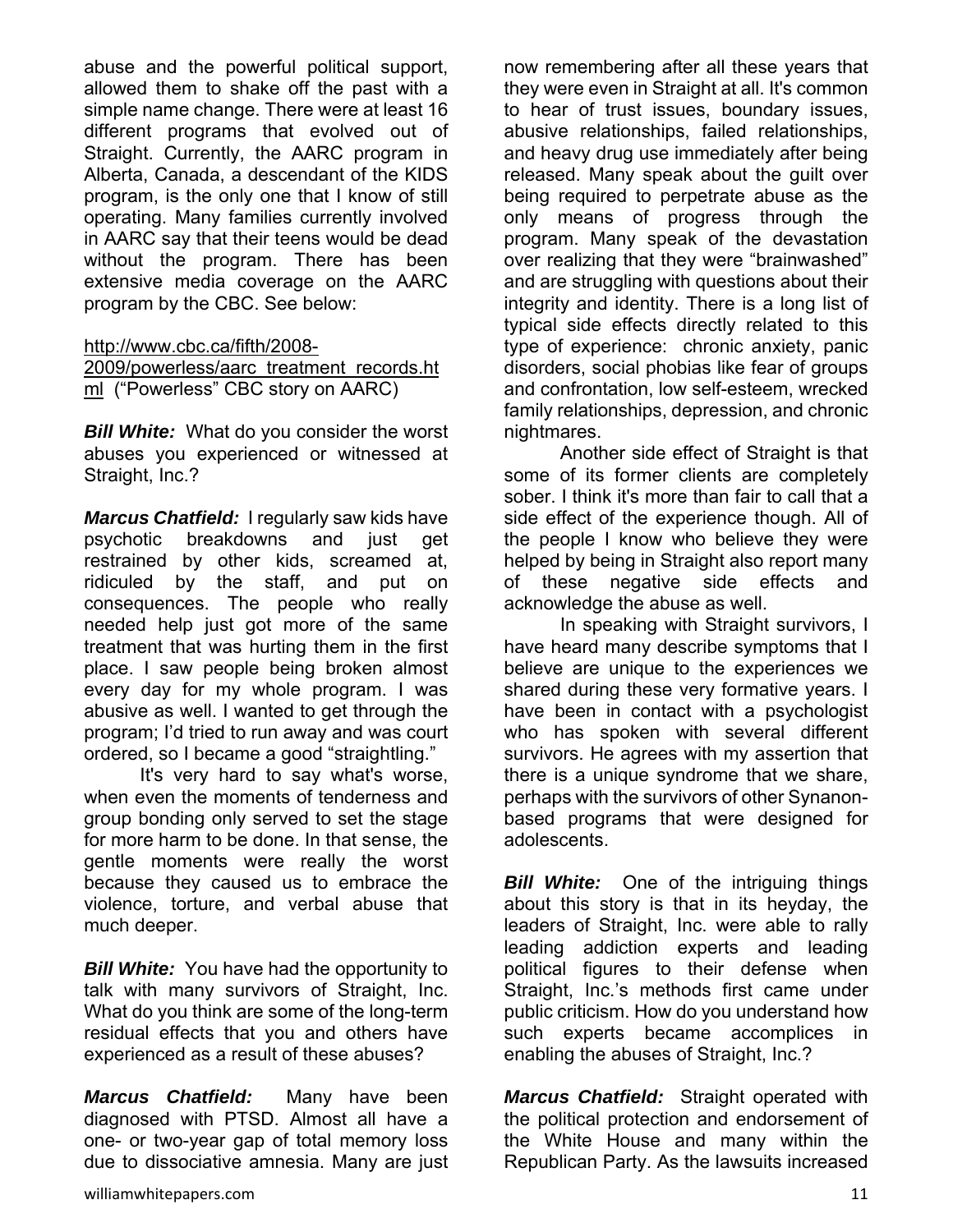in frequency and the financial penalties added up, The Reagan and Bush administrations both responded with TV commercials, telethons, and official State visits, promoting Straight as one of America's Points of Light and as Nancy Reagan's favorite treatment center. There were many prominent "experts" who were influential in enabling the systematic abuses of the Straight program. Some worked side by side with our country's leaders, steering this presidential support, and ensuring a legitimate public image for Straight, in the face of widespread concern.

*Bill White:*How have those who experienced abuses within Straight, Inc. rallied to expose these abuses?

*Marcus Chatfield:* There have been many successful lawsuits, protests, and public speaking events that have resulted in the closure of these types of programs. There has been a complaint filed with the United Nations and many complaints filed with the ACLU. Currently, there are numerous websites, written articles, and an online petition asking for an acknowledgement and an apology from the professionals and politicians who endorsed and perpetrated Straight's practices.

 So far, only one former executive staff member has apologized and acknowledged his part in the abuses of Straight. That is Richard Mullinax. His apology was a turning point in my life, and I know of many survivors who experience a similar sense of validation from his response to our petition. He's the only one who's had the courage and the heart to respond though. I hope this interview will cause other former Straight executives to reflect on the potential healing they could bring to our community by following Richard's example.

 Some executive staff members have called the survivors of these programs "wackos" who need to move on and "get a life." For us though, these abuses are not yet in the past. Many are currently in the midst of recalling these abuses for the first time since they occurred. As long as the perpetrators and enablers remain

unapologetic, these abuses will remain a current event. I would love to see us all move on, knowing that programs like Straight aren't hurting people anymore.

 The people who ran these programs aren't able to live up to the standards they held us to as kids. One of the tenets of Straight was to "make amends to the best of our ability." It would be great to see them apply that part of their program today. Amends might be impossible, but the lack of remorse from the directors of this program is unacceptable.

http://www.petitiononline.com/295561me/pe tition.html (copy of petition and online signatures)

http://survivingstraightinc.com/survivors\_req uest for apology 1 apology received (Apology of one Straight, Inc. executive staff member)

*Bill White:* What type of redress would you and other survivors of Straight, Inc. like to see?

*Marcus Chatfield:* We would like to see a congressional investigation into the government activities that enabled Straight to operate.

We would like to see an IRS investigation.

We ask for an apology from the Federal Government for its funding and role in endorsing this program.

We would like to obtain federal funding for research into the long-term effects of this type of program.

We would like to see the survivors of all federally funded, Synanon-based programs be entitled to reparations that would provide for psychological counseling.

*Bill White:* What is your advice to individuals in treatment or their family members who are concerned about such potential abuses?